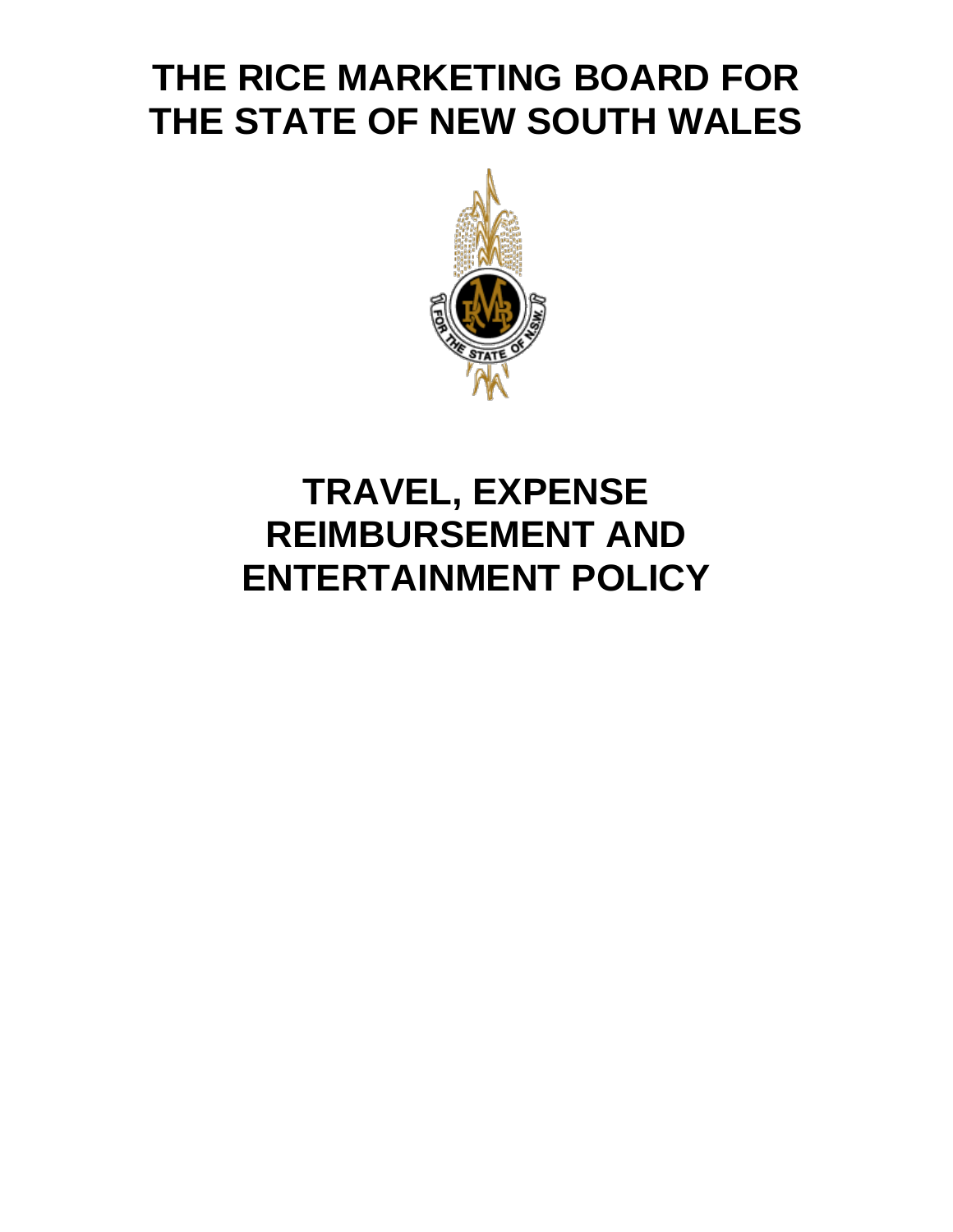# THE RICE MARKETING BOARD FOR THE STATE OF NEW SOUTH WALES

# TRAVEL, EXPENSE REIMBURSEMENT AND ENTERTAINMENT POLICY

#### 1. Purpose

This document describes the travel, expense reimbursement and entertainment Policy of the Rice Marketing Board for the State of NSW (the Board).

#### 2. Scope

This policy applies to all Board Members and employees.

### 3. Responsibility

This policy is reviewed by the Board bi-annually by the Audit and Risk Committee with amendments approved by the Board and is managed and implemented by the Board Secretary.

# 4. Communication

In order that all are aware of this policy, it is made visible in the following ways:

- Current employees including Board Members Revisions are approved at Board level and communicated by the Board's Secretary.
- New Board Members and employees This Policy is included as part of the induction program.
- Contractors, Consultants and other third parties The Board Secretary is responsible for ensuring that each contractor, consultant or other third party is aware of the policy.
- The Policy is published on the Board's website at www.rmbnsw.org.au.

# 5. Definitions

"**Reasonable**" - What Board members, rice growers and other stakeholders would consider to be within the normal cost associated with Board expenses, to ensure stakeholders have confidence in the honesty and integrity of the Board and its employees.

**"Entertainment"** - the provision of something for amusement or enjoyment e.g. food or drink, or tickets to a performance or sporting event.

# 6. Travel Policy

The Board will provide reasonable and economical travel arrangements for Board Members and employees who travel domestically or overseas on official business. Members and employees will ensure they meet their obligation to be efficient, economical and ethical in their use and management of Board resources when undertaking travel. The Board reviews and approves all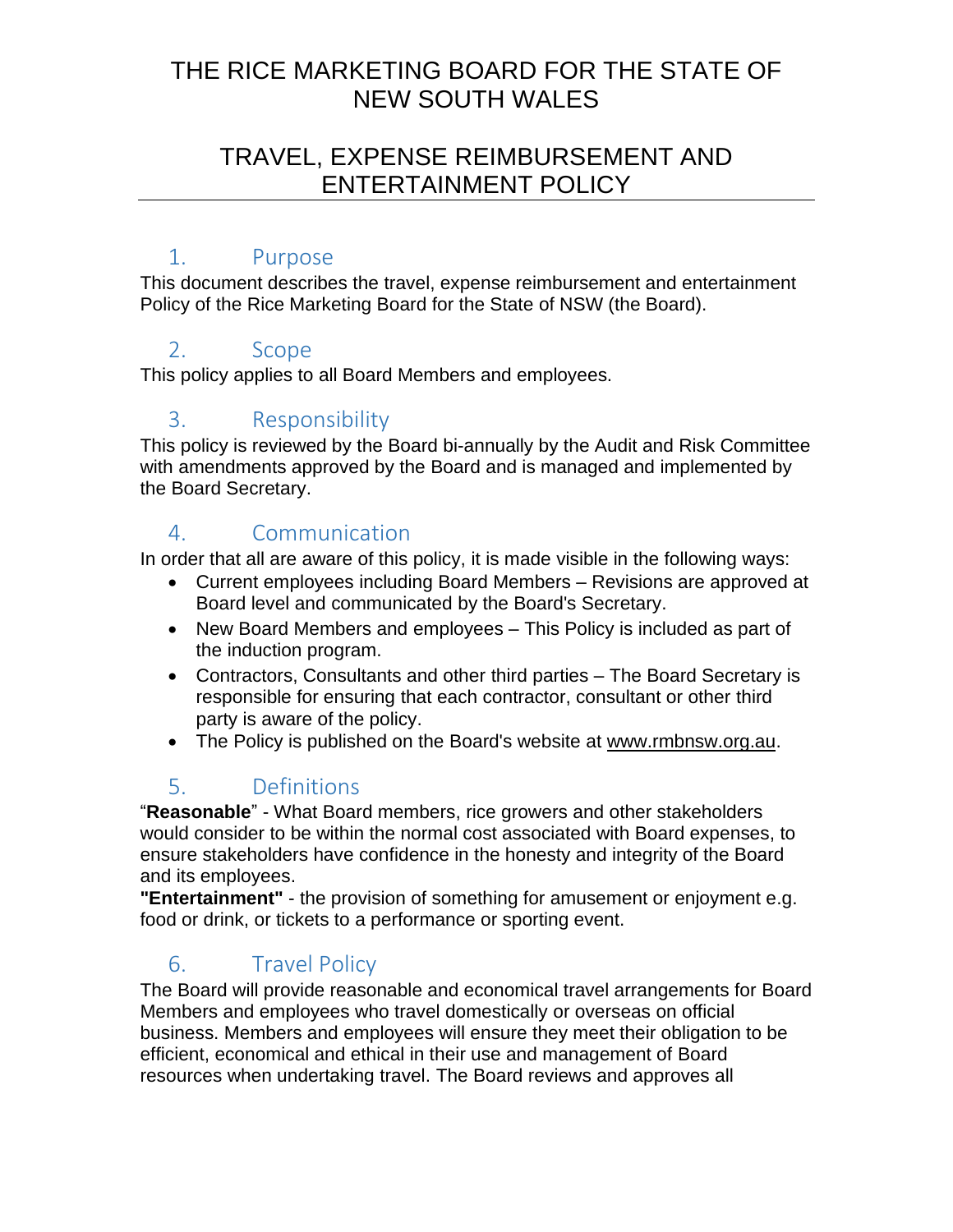expenditure at each Board meeting. Extraordinary expenditure must be approved by the Chair prior to incurring the expense.

Flights: Normally booked by the Secretary through the Board's preferred travel provider. This allows delays and out of hours changes to be managed directly with the travel provider.

Rental vehicle: Normally booked by the Secretary directly with the rental company.

Accommodation: Normally booked by the Secretary, giving consideration to the location of the meeting and the comparison cost of similar hotels in the area on the date of travel.

# 7. Expense reimbursement policy

The Board will meet any official travel and associated expenses that have been properly and reasonably incurred by a member or employee who is required to perform a duty at a location other than their normal place of residence.

Board members and employees may elect to travel to meetings using their preferred method of transport keeping in mind the cost must be reasonable and economical. If a personal vehicle is preferred over an available commercial flight or an available rental vehicle, the lower of the cost of the flight/rental vehicle compared to the per-kilometre reimbursement of the private vehicle will be paid as a travel reimbursement. The per-kilometre rate includes incidental meals and other costs of travelling.

The current per-kilometre rate is \$0.812 per kilometre.

Reasonable meal expenses will be reimbursed by the Board when a Member or employee is travelling, other than when using the per-kilometre reimbursement.

Tax invoices must be provided to the Secretary and approved at the next Board meeting, prior to payment with the next payroll. If the value of an expense is below A\$82.50 including GST, a receipt may be provided instead of a tax invoice.

Kilometres to be claimed must be advised by email to the Secretary, for approval at the next Board meeting, prior to payment with the next payroll.

### 8. Membership schemes

Frequent flyer points may be accumulated for future personal or business flights, but additional costs will not be reimbursed by the Board. Choice of airline must not be influenced by the availability of frequent flyer points. Benefits from airline memberships, rental vehicle or hotel loyalty schemes must not influence travel decisions. The Board will not reimburse joining fees or annual fees of membership schemes, unless by prior approval by the Chair, taking into account the frequency and duration of official travel requirements of that person.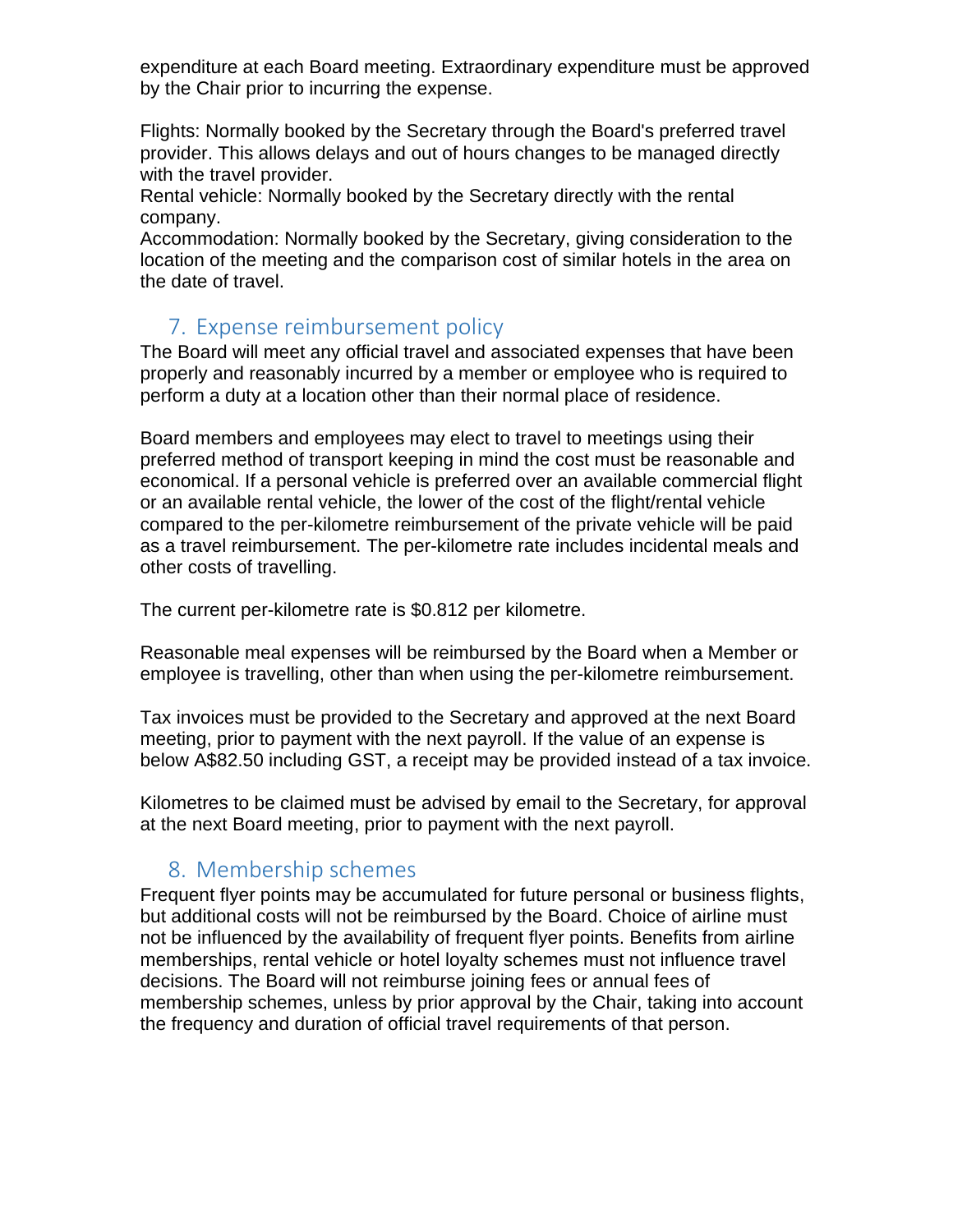### 9. Safety considerations

All Board Members and employees have an obligation to ensure they travel in a safe manner. Sufficient time must be allowed to safely reach a destination. Regular rest stops should be included in travel plans when travelling long distances by motor vehicle.

For overseas travel, medical advice should be sought and reasonable associated costs will be reimbursed by the Board.

## 10. Entertainment Policy

All entertainment expenses incurred by the Board and employees must be workrelated and approved by the Chair prior to the event.

#### 11. Functions

The Board is cognisant of its responsibility to stakeholders in limiting the cost of functions. A budget for functions must be approved by the Chair prior to incurring costs. The budget must be set based on the type of function and persons invited.

### 12. Compliance

Non-compliance with this policy may result in an official reprimand.

### 13. Further information

For further information concerning the Board's Travel, Expense Reimbursement and Entertainment Policy, please contact:

#### The Secretary

The Rice Marketing Board for the State of New South Wales PO Box 151, LEETON NSW 2705 Telephone: (02 6953 3200, Facsimile (02) 6953 7684 E-mail: [secretary@rmbnsw.org.au](mailto:secretary@rmbnsw.org.au)

# 14. Document Approval and Control

| Version<br>a. |                                                             |
|---------------|-------------------------------------------------------------|
| Reference     | <b>Details</b>                                              |
| File Name     | Travel, expense reimbursement and entertainment Policy 2022 |
| File location | Shared\RMB Policies\Travel Policy                           |
| Version       | 2022-1                                                      |
| <b>Status</b> | FINAL                                                       |

#### b. Revision History

| Version    | <b>Revision Date</b> | Summary of Change     | Author     |
|------------|----------------------|-----------------------|------------|
| 2018-1     | 19/12/18             | Creation              | C Chiswell |
| 2020-1     | 3/9/20               | Minor wording changes | C Chiswell |
| $2022 - 1$ | 4/2/22               | Minor wording changes | C Chiswell |

c. Document Approval

| Board/Committee Approval | Date |
|--------------------------|------|
|--------------------------|------|